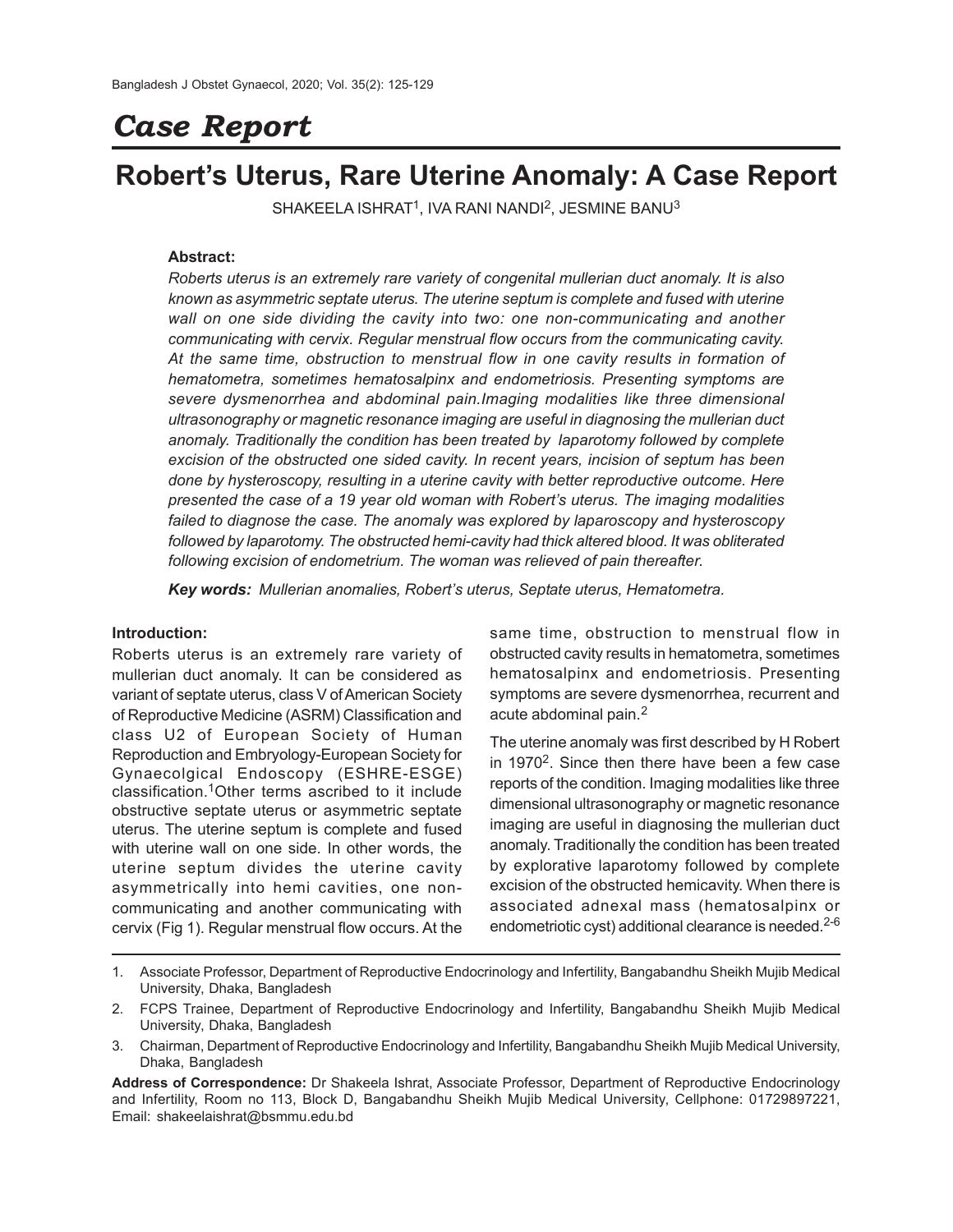In recent years, incision of septum has been done by hysteroscopy, resulting in a uterine cavity with better reproductive outcome.<sup>7-9</sup> Here we have reported a case of Robert's uterus in a 19 years old women.

#### **Case Summary:**

A 19 year old unmarried college student presented with painful menstruation since menarche and left sided lower abdominal pain for last two and a half years. Her menarche was at the age of 13 years followed by regular menstruation of average flow and duration. Dysmenorrhea began 1 day after menstruation, persisted throughout menstruation and subsided thereafter. But for the last two months the pain was severe and not relieved after menstruation.

On examination, she was of average body built with well-developed secondary sex characters. Vulva and perineum appeared normal. Since she was an unmarried girl, per rectal examination was done which revealed an asymmetrically enlarged uterus. She had an ultrasonogram which reported bicornuate uterus with haematometra. There was echogenic fluid collection within endometrial cavity suggesting hematometra. Kidneys, ureters and bladder were normal in size and position.



# **Fig.-1:** *Roberts uterus*

She had an MRI which also reported the uterine malformation as bicornuate uterus with haematometra. But the MRI films,when reviewed after surgery suggested otherwise. The coronal (Fig 2) and sagittal (Fig 3) images showed a thick hypointense septum in uterus which asymmetrically divided the endometrial cavity into a smaller right cavity and a larger left cavity. The lower portion of the septum was transversely oriented and was obstructing the left endometrial cavity leading to hematometra and distension. Chronic blood products typically appeared bright in T1W and T2W fat suppressed images and a shady effect on T2W images. The right endometrial cavity was normally communicating with the cervical and vaginal canal. Uterine fundal contour was normal.



**Fig.-2:** *MRI Coronal view : The endometrial cavity asymmetrically divided into a smaller right cavity and a larger left cavity*



**Fig.-3:** *MRI Sagittal view: A thick hypointense septum in uterus*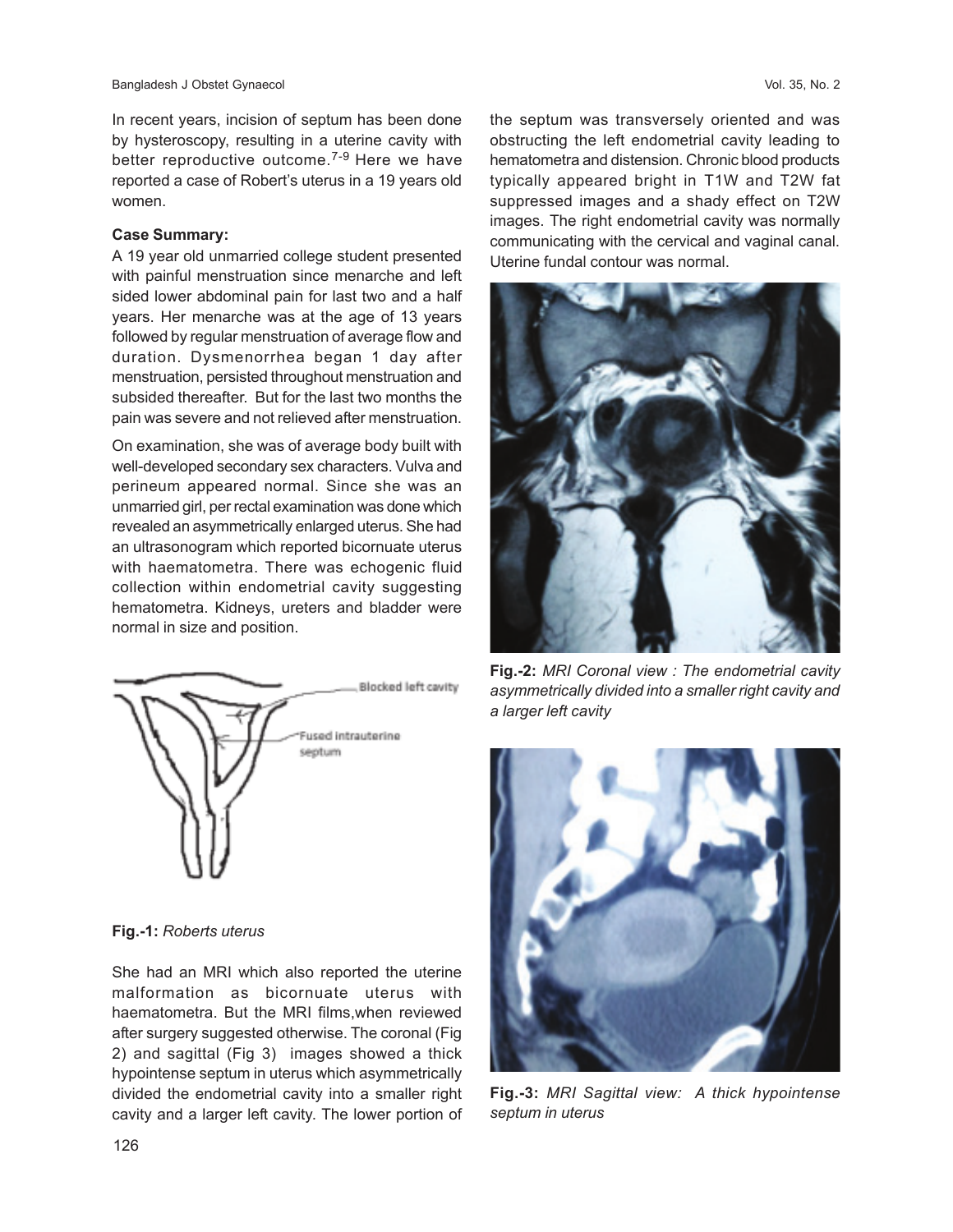The provisional diagnosis was bicornuate uterus with non-communicating functional horn. She was given continuous progestin therapy to suppress menstruation and referred to Bangabandhu Sheikh Mujib Medical University. When examined under anesthesia, vagina and the cervix appeared normal.She had diagnostic laparoscopy and hysteroscopy followed by laparotomy.

At laparoscopy it was apparent that the uterus was not bicornuate or unicornuate as the fundus was normal and intact. Bilateral tubes and ovaries appeared normal. The uterus was enlarged in size, more on left side with a swelling between the round ligament and fallopian tube (Fig 4). At hysteroscopy the cervix was patent. Tubal ostium was visible on right side but not on the left side.



**Fig.-4:** *Laparoscopic view of uterus: fundus intact, a swelling on left side between fallopian tube and round ligament of uterus*

After laparotomy, at first altered brown coloured thick blood was aspirated by syringing from the swelling on the left side of uterus. An incision was given on the left sided bulged area to open up the cavity. Endometrial lining was excised, leaving the myometrium intact as far as possible. The residual cavity was found as dead space and obliterated with sutures after myomectomy.

Patient was discharged on seventh postoperative day after an uneventful postoperative period. During follow-up she had normal cyclical menstruation without dysmenorrhea.

# **Discussion:**

Female genital tract develops from the embryonic structures called paramesonephric duct or mullerian duct. There is fusion of the two mullerian ducts proceeding cephalaid from the mullerian tubercle upto the junction of future round ligament. Shortly after that there is resorption of the septum between the two ducts. Congenital defects of uterus results from failure of fusion or resorption. Partially fused uterus with two recognizable horns results in bicornuate uterus. When the midline septum is not adequately resorbed, it gives rise to septate uterus. The external configuration of uterus is relatively normal with a septum within the uterus<sup>4</sup>.

Robert's uterus is a variant of septate uterus in which inferior part of the septa deviates to fuse with uterine wall on one side causing obstruction to one uterine hemi-cavity. The obstructed cavity with functional endometrium and cyclical menstrual flow which does not find a way out while the other cavity communicates with the cervix and has normal menstrual outflow <sup>4</sup>. The pubertal girl presents with cyclical menstrual period with severe dysmenorrhea. Other mullerian anomalies like unicornuate uterus with non-communicating functional horn<sup>10</sup>and obstructed hemi-vagina with ipsilateral renal anomaly (OHVIRA) syndrome<sup>11</sup> present with similar symptoms of normal menstrual flow and severe dysmenorrhea since menarche. The menstrual flow can extend into the fallopian tube leading to the formation of hematosalphinx, chocolate cyst and pelvic endometriosis.4Cryptomenorrhea, due to congenital anomalies and less commonly due to acquired causes like trauma,has long term complications of endometriosis and infertility. 12

The 2-D ultrasound of uterus can identify two separate cavities, one cavity enlarged with hematometra. However it has limitation as it cannot assess the outer contour of the uterus. The 2-D ultrasound is helpful in visualizing the associated adnexal masses like hematosalpinx or chocolate cyst, but unable to differentiate different types of mullerian duct anomalies.3,6 Three dimensional or volumetric reconstruction of multiple 2D images is done in 3-D ultrasonogram. This computerized multiplanar reconstruction acquired and displayed over time is known as realtime 3-D,live 3-D or 4-D ultrasonogram.13Coronal view 3-D/4-D sonogram of uterus can delineate surface contour, myometrium,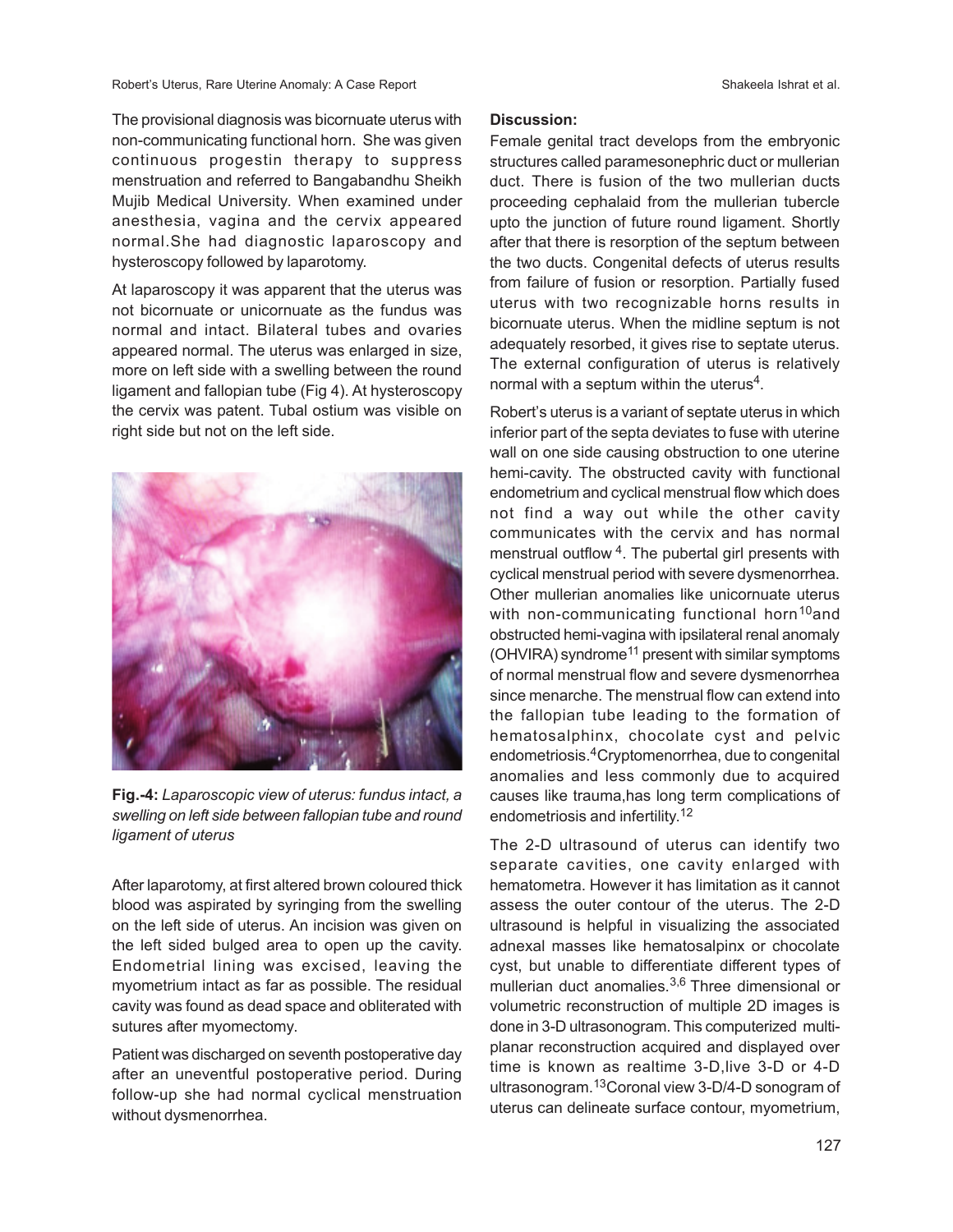extent of septum or fundal indentation and distance between ostia, which cannot be done by hysterosalpingography or hysteroscopy.<sup>14</sup> The relationship between cavity and myometrium can be adequately visualized by 3-D/4-D ultrasonogram as well as magnetic resonance imaging (MRI).<sup>15</sup>MRI is the imaging modality of choice for full visualization of the extent of mullerian abnormalities. It is the most reliable imaging modality for the diagnosis of Robert's uterus because it shows the uterine septa with normal external uterine fundal contour as well as hematometra and hematosalpinx.

The patients are treated by explorative laparotomy followed by opening up the uterus and excision of obstructed hemicavity. Instead of removal of hemiuterus, uterine cavity can be opened and only endometrium is excised sparing the myometrium. Then the cavity is obliterated by sutures. Excision of obstructed hemicavity heads to disruption of myometrium followed by scar tissue formation, exposing the girl to the risk of rupture at the time of pregnancy and delivery.<sup>2,5</sup>

Hysteroscopy is useful because it can directly evaluate the uterine cavity and when combined with laparoscopy can adequately visualize the uterine malformation<sup>7</sup>. In recent years, the condition has been managed by hysteroscopy. Electrosurgical excision of the obstructing septum has been done with needle electrode of transvaginal resectoscope under sonographic guidance to avoid uterine perforation.8-9 Transvaginal excision of septum has many advantages. Disruption of uterine wall and scar formation is avoided. Preservation of adequate and functional uterine cavity is possible which is crucial for future pregnancy without rupture. However there should be adequate expertise with hysteroscopy. Safety should be ensured by simultaneous sonographic monitoring.<sup>9</sup>

There has been a case report of pregnancy in Robert's uterus.<sup>16</sup>Pregnancy was in right noncommunicating half, the left non-pregnant half communicating with the cervix. The women gave history of only mild dysmenorrhea. She also had one previous full term delivery at home. The noncommunicating horn did not appear to cause her any problems. Rare trans-peritoneal migration of sperms may result in pregnancy in the non-communicating half of the uterus<sup>2</sup>

Young women with severe dysmenorrhea or suspected endometriosis should be investigated for congenital anomalies. Obstructed genital anomalies are a risk factor of endometriosis in adolescents. One study reported congenital anomalies in 32% of adolescents with pelvic endometriosis.<sup>17</sup>

There may be inappropriate surgeries if the gynecologists are not aware of this rare anomaly while managing severe dysmenorrhorea in menstruating young girls<sup>18</sup>. Pre-surgical evaluation for appropriate diagnosis is mandatory for appropriate counselling of the patients and planning endoscopic surgeries, if possible.

# **Conclusion:**

Robert's uterus is a very rare uterine anomaly. It can be well evaluated with MRI. Gynecologists should read the MRI themselves and correlate the findings clinically.It is important to consider the congenital anomalies in young women who have severe dysmenorrhea since menarche with normal menstrual flow. Early diagnosis and treatment will prevent progression to debilitating endometriosis and infertility.Hysteroscopic resection of septum will provide a larger uterine cavity and better reproductive outcome.

# **References:**

- 1. Ludwin A, Ludwin I. Comparison of the ESHRE-ESGE and ASRM classification of Mullerian duct anomalies in every day practice. Hum Reprod 2015; 30(3):569-580
- 2. Maddukuri SB, Karegowda LH, Prakashini K, Kantipudi S. Roberts uterus: a rare congenital mullerian duct anomaly causing hematometra BMJ CaseRep 2014 (Published online)
- 3. Mittal P, Gupta R, Mittal A, Taneja A, Shekhon PS, Gupta S. Magnetic Resonance Imaging (MRI) depiction of Roberts uterus: A rare Mullerian Duct Anomaly presenting with cyclical pain in young menstruating women.Pol J Radiol 2017; 82:134-36
- 4. Capito C, Sarnacki S. Menstrual retention in a Roberts uterus J PediatrAdolescGynecol 2009; 22(5):e104-6
- 5. Bhuyar S, Deshmukh P. Roberts uterus with menstrual retention-a rare mullerian anomaly. Srilanka J ObsGynae 2014; 43-44